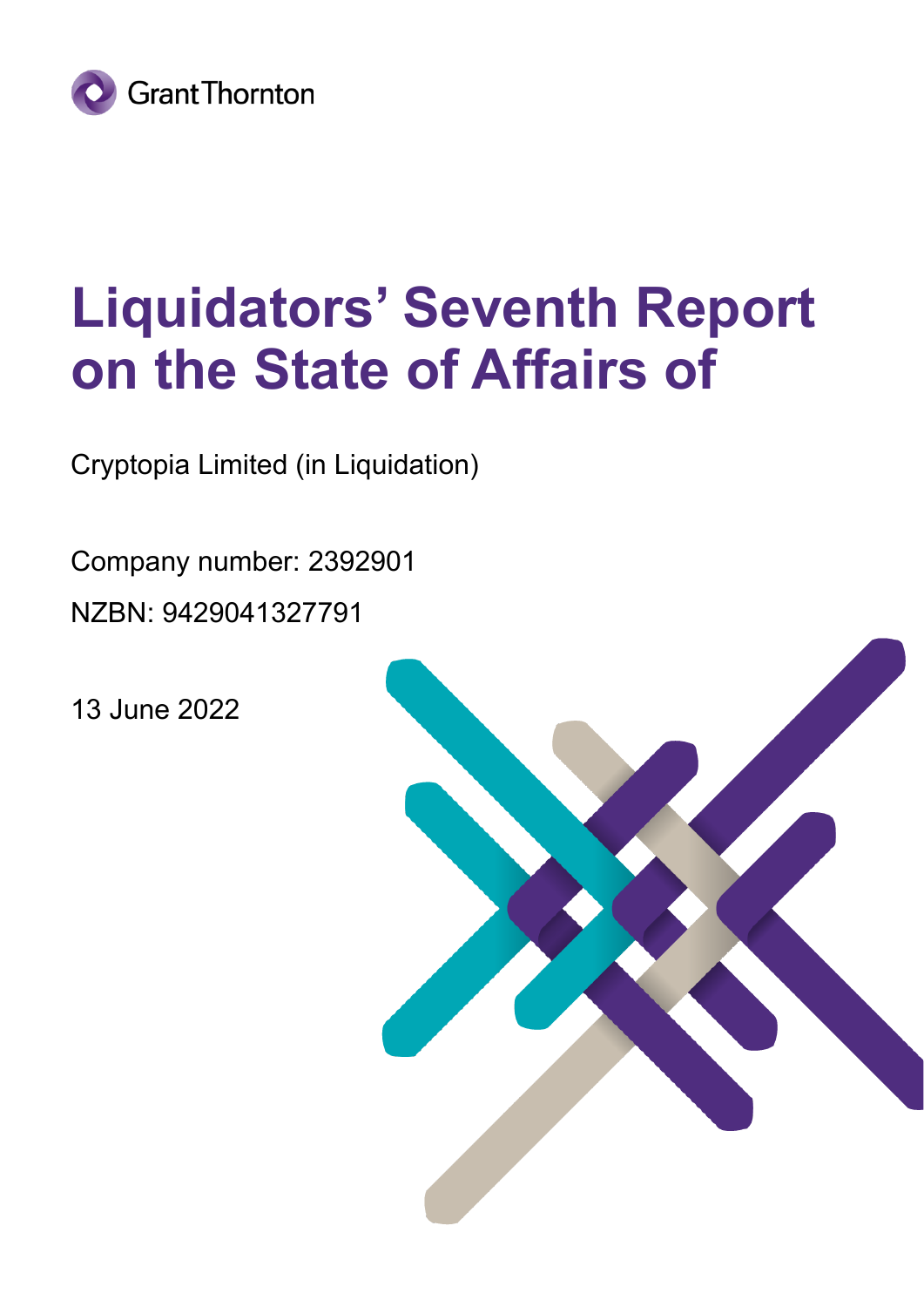# **Contents**

| Introduction                       | 2              |
|------------------------------------|----------------|
| Conduct of the Liquidation         | $\overline{4}$ |
| <b>Remaining Matters</b>           | 8              |
| Appendix A – Receipts and Payments | 9              |
| Appendix B - Remuneration Report   | 10             |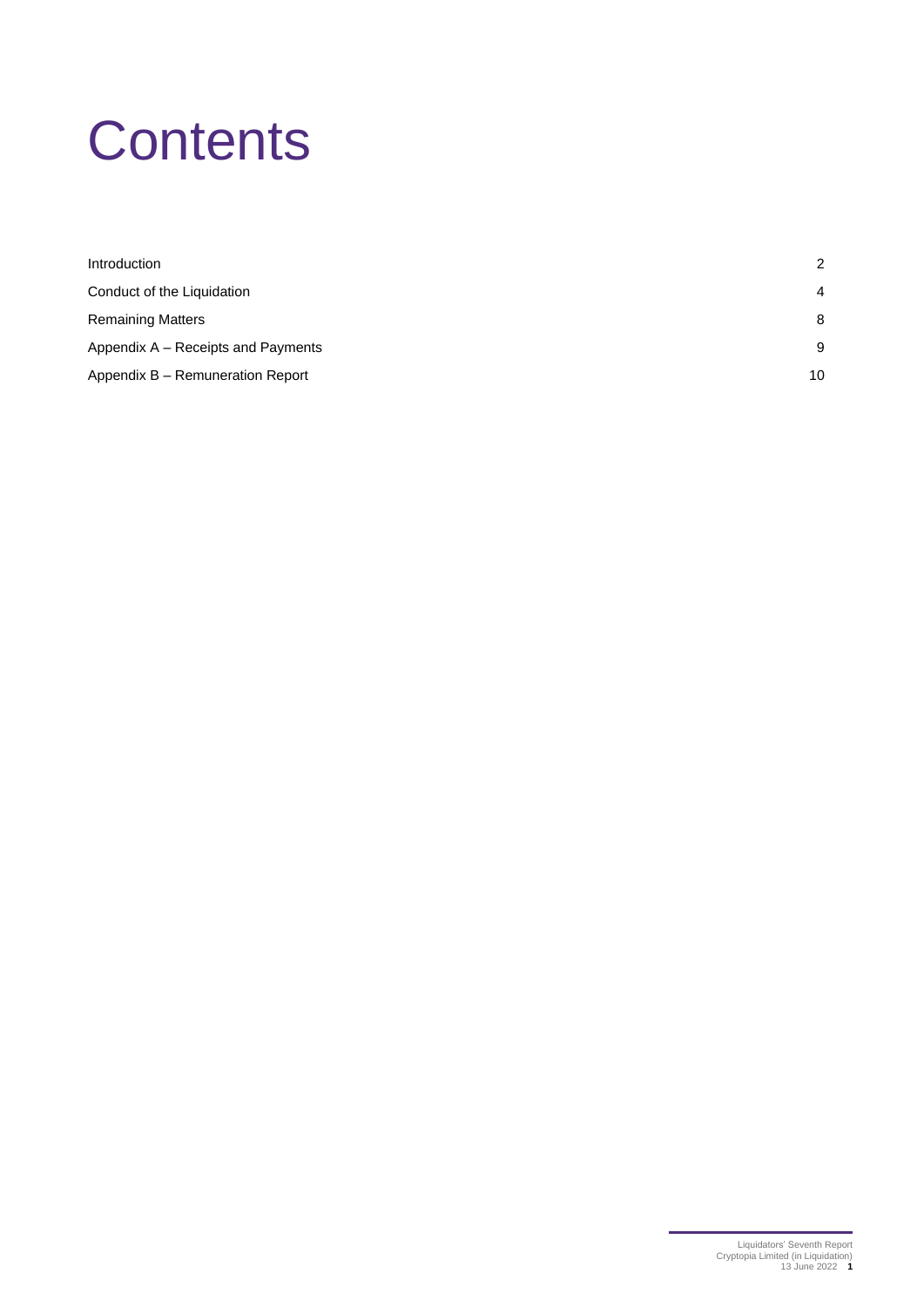# <span id="page-2-0"></span>Introduction

David Ian Ruscoe (IP#50) and Malcolm Russell Moore (IP#42), of Grant Thornton New Zealand Limited, were appointed jointly as liquidators of Cryptopia Limited (in Liquidation) ("the Company") on 14 May 2019 at 1.20pm by special resolution of the shareholders pursuant to section 241(2)(a) of the Companies Act 1993 ("the Act").

Liquidators of insolvent companies are required to be licensed insolvency practitioners. Information about the regulation of insolvency practitioners is available from the Registrar of Companies.

We have considered the Declaration of Independence, Relevant Relationships and Indemnities provided in our first report and confirm that there have been no changes to it.

We set out below our seventh report on the state of the affairs of the Company for the period 15 November 2021 to 14 May 2022 as required by section 255(2)(d) of the Act and section 7 of the Companies (Reporting by Insolvency Practitioners) Regulations 2020 ("the Regulations").

## **Restrictions**

This report has been prepared by us in accordance with and for the purpose of section 255 of the Act. This report is not intended for general circulation, nor is it to be reproduced or used for any purpose without the liquidators' written permission in each specific instance.

The Liquidators, their employees and agents do not assume any responsibility or liability for any losses occasioned to any party for any reason including as a result of the circulation, publication, reproduction or use of this report contrary to the provisions of this paragraph.

The Liquidators reserve the right (but will be under no obligation) to review this report and, if considered necessary, to revise the report in light of any information existing at the date of this report which becomes known to them after that date.

We have not independently verified the accuracy of the information provided to us and have not conducted any form of audit in respect of the Company. We express no opinion on the reliability, accuracy or completeness of the information provided to us and upon which we have relied. Whilst all care and attention has been taken in compiling this report, we do not accept any liability whatsoever arising from this report.

The statements and opinions expressed in this report are based on information available and assumptions made as at the date of this report. It is possible that actual outcomes may be significantly different from those disclosed in this report.

In addition, the following should be noted:

- Certain values included in tables in this report have been rounded and therefore may not add exactly.
- All amounts are stated in New Zealand dollars unless otherwise stated.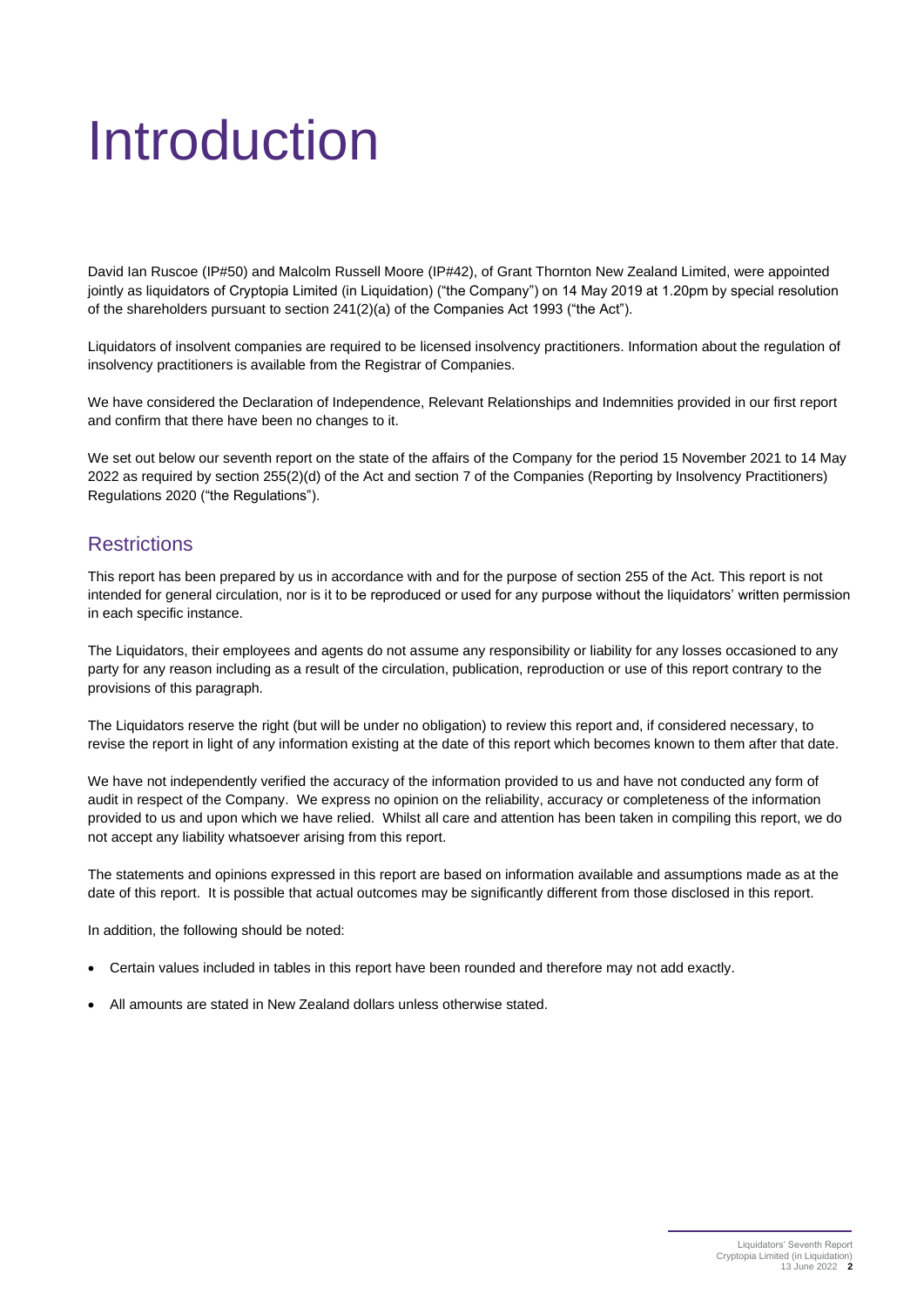## **Background**

Cryptopia was a New Zealand cryptocurrency exchange based in Christchurch. At the date of liquidation, it had over 2.2 million registered users worldwide and employed 37 staff.

The rapid growth of Cryptocurrency in early 2018 meant the Company scaled up to manage the increased level of trading. The Company entered into a number of long term, high cost contracts to provide the infrastructure necessary to trade at this level. Unfortunately trade volumes, from which the Company earned its revenue, reduced significantly through late 2018. Accordingly, the Company then took steps to reduce its expenses to minimise trading losses.

In January 2019, Cryptopia's exchange was hacked and a significant amount of crypto-assets taken. The reputation damage from this event adversely affected trade volumes and meant the Company was unable to meet its debts as they fell due. It was then decided the appointment of liquidators was in the best interests of customers, staff and other stakeholders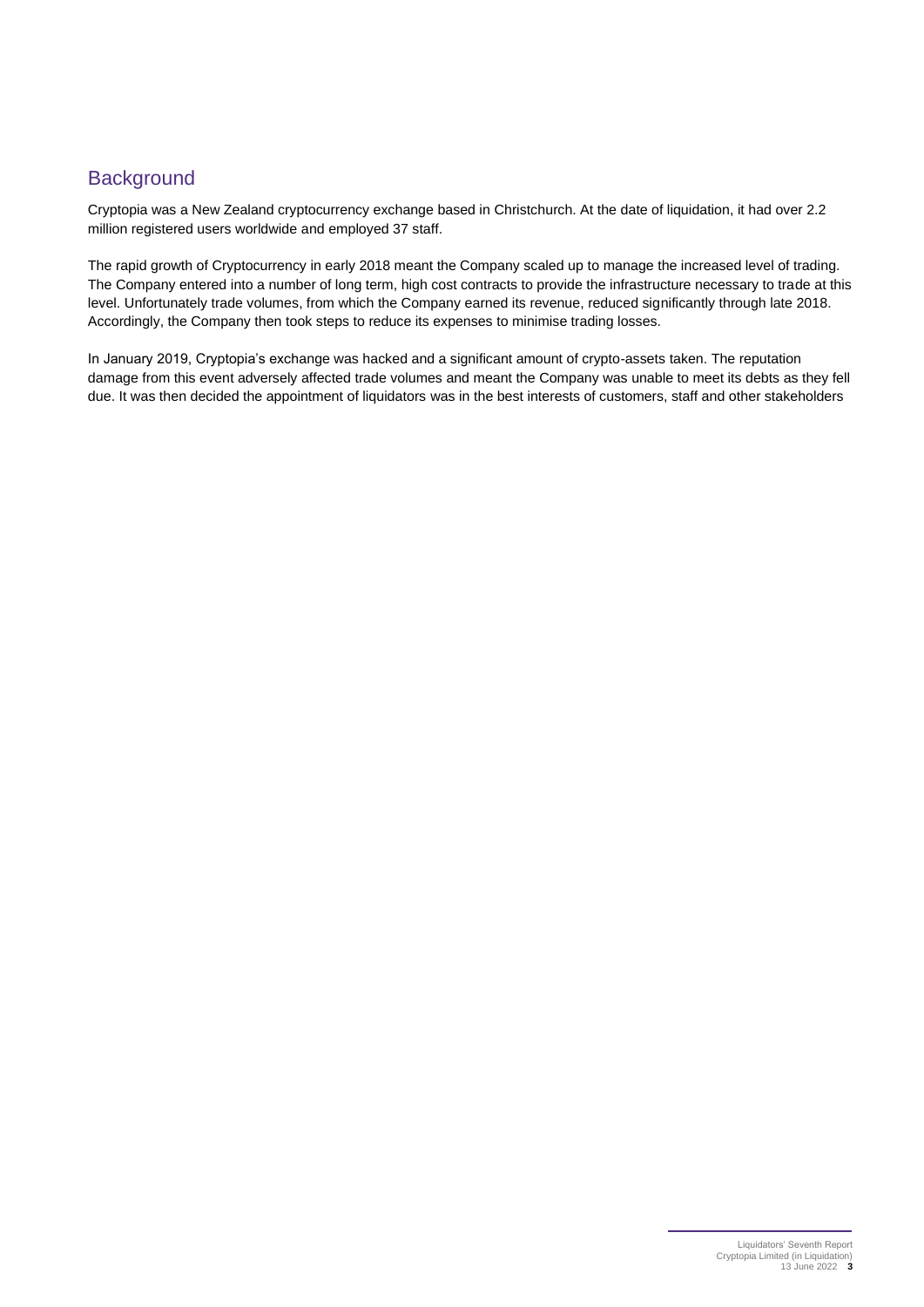# <span id="page-4-0"></span>Conduct of the Liquidation

We have continued to keep stakeholders updated on the progress of the liquidation via the designated webpage [https://www.grantthornton.co.nz/cryptopia-limited/.](https://www.grantthornton.co.nz/cryptopia-limited/) A summary of conduct for the preceding six months is below.

#### **Claims process**

Launched In December 2020, the Liquidators have made significant progress during this six-monthly period following the launch of step 2 of the claims process in late 2021:

| <b>Process Step</b>      | <b>Details</b>                                                                                               |
|--------------------------|--------------------------------------------------------------------------------------------------------------|
| 1. Claims registration   | Allows the registration of account holders' details and to make claims for their account balances            |
| 2. Identity verification | Verifies account holders' identities to the necessary verification standard                                  |
| 3. Claim acceptance      | Provides Account holders with the opportunity to agree that Cryptopia's records represents their<br>holdings |
| 4. Asset transfer        | Instigates asset transfers to account holders                                                                |

In October 2021 stage 2 of the claims process was launched to qualifying users. This has been a staged process due to the fact that Cryptopia users are domiciled in 183 different countries. The Liquidators are seeing progress to date with many account holders registering and verifying their identity. However, more account holders need to complete this stage before 3 & 4 can occur.

We continue to encourage claim registration and continue to send reminder emails to those who are yet to engage. At the date of this update, 82.8% of users by value have interacted in the claims process in some way. However, a number of these account holders may have only opened the email or clicked on the link to the portal and are yet to fully engage in registering their claim.

To support the claims process a dedicated customer support portal has been deployed. To date, the customer support team, via this portal, has supported over 84,000 users through the registration process. We continue to build this team to assist account holders to complete the claims and asset transfer process.

If account holders are having issues with the registration or identity verification, please refer to the 'Update for Cryptopia [Claimants & Common Portal Errors 16 December 2020'](https://www.grantthornton.co.nz/insights/update-for-cryptopia-claimants--common-portal-errors-16-december-2020/) or contact the dedicated team via the customer support portal at the [Cryptopia customer support portal.](https://cryptopia.zendesk.com/hc/en-us/restricted?return_to=https%3A%2F%2Fcryptopia.zendesk.com%2Fhc%2Fen-us) This support portal is separate from the claims portal and can be accessed by any account holder, provided they register and click the "Sign Up" button on the page.

For the next stage '3. Claim acceptance', we will need to see sufficient progress in account holders completing stage 2. This stage will then give an opportunity to account holders to agree the balances of their Cryptopia account as recorded in the customer database at the date of Liquidation. This staggered approach is necessary and important as we require as many account holders as possible to participate in stage 4 of the process "Asset transfer". We realise that this may be frustrating to some account holders who have already registered their claim and completed identity verification. However, we are dealing with over 900,000 account holders from 183 different countries, and contacting and interacting with these account holders is taking time.

As previously reported the asset transfer stage will follow on from this. However, the transfer stage will require the input and approval of the Court particularly in relation to the following:

- Approving a distribution model that reflects the nature of stakeholders' property
- Confirming what is to be done with unclaimed Crypto assets
- Setting a cut-off date for claims to be received and assessed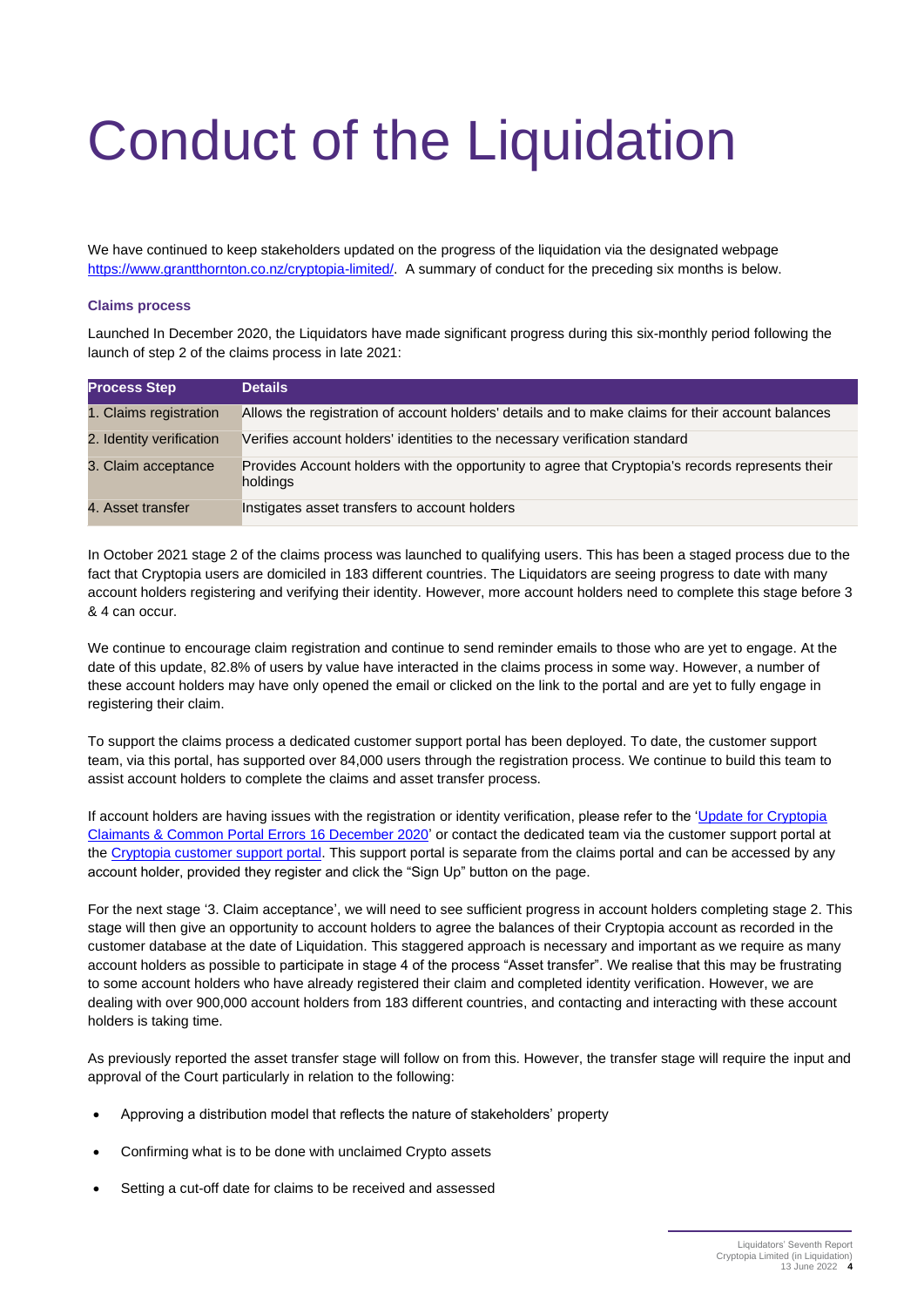We expect to file applications on these matters in the coming months.

Advanced discussions have been held on the design of the distribution model with underlying concepts agreed. Discussions have been held with vendors around the mode of distribution. While the Liquidators have the capability to complete asset transfer it is important that the most cost-effective and efficient method is used to return assets to account holders

There are a number of Cryptocurrency projects that have significant holdings frozen in Cryptopia wallets. We are engaging with the various coin development teams where possible to consider the impact that the asset transfer stage could have on their projects and seek their input on the most efficient process to assist in this transfer.

#### **Hacked assets**

We continue to work with the New Zealand Police and international authorities as they work to determine the source of the January 2019 hack. Our obligation is to seek recoveries for stakeholders' benefit.

During the period of this report, we have filed recovery actions in the United States of America, Malaysia and Singapore related to the January 2019 hack. For the most part, actions in respect to the January 2019 hack have been focused on recovering information that sets out the movement of the crypto assets post hack. Norwich Pharmacal and other disclosure orders have been utilised against other crypto asset exchanges and service providers to follow the movement of the assets once they left the Cryptopia exchange.

To assist in this process we have filed an application seeking recognition in the Singapore High Court as a foreign main proceeding. We hope to utilise this recognition to obtain the necessary information to recover hacked assets and have a upcoming hearing in early July around this action.

We continue our investigations to trace and or freeze stolen crypto-assets and are in discussion with exchanges that have frozen stolen cryptocurrency. We are working on providing the detailed analysis of hacked coins to these exchanges in our attempts to have these funds released to the Liquidators' control. The legal decision confirms that any stolen cryptocurrency recovered is to be applied to the specific trust associated with each cryptocurrency.

#### **Investigations**

Due to the ongoing nature of our investigations, we are unable to provide details regarding our findings to date since doing so could prejudice any proceedings, which may be taken at a later date.

If any insolvent transactions or breaches of legislation have occurred, we will take the appropriate action where it has the potential to increase the recovery available to creditors. Our duties as Liquidators require a transparent and robust investigation into the insolvency of the Company and its officers.

#### **Legal matters**

#### Ex-employee theft

In August 2020 an ex-employee admitted stealing funds from the Company's historic deposit addresses while in the employment of the company. This theft affected assets that were deposited after the date of liquidation. No connection between this theft and the January 2019 hack has been identified, and these funds have since been recovered in full. We have supported the NZ Police with its prosecution of the individual involved and have sort reparations.

The pre-liquidation employee of Cryptopia, Michael Glaser, was sentenced in the Christchurch district court on 18 March 2022 and ordered to pay the Liquidators approx. \$21,255 in reparations.

#### **Next steps**

Account holders registered in the claims portal and who have completed identity verification may receive further requests from us to provide identity verification documents. We continue to liaise with the Department of Internal Affairs to determine the specific documentation required.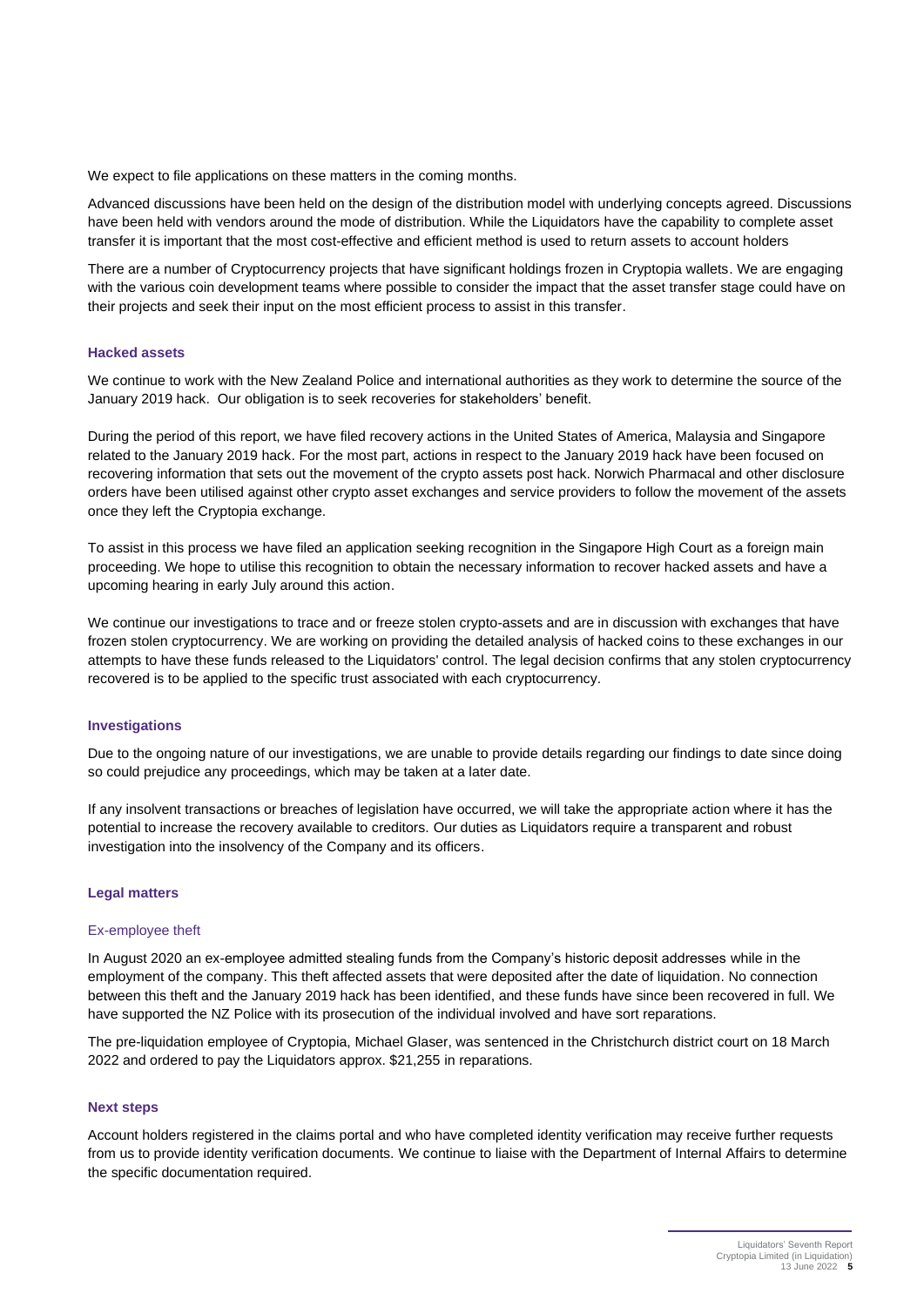Once the identity verification process is sufficiently progressed Account holders will be given the opportunity to agree that the Cryptopia records of coin holdings represents the customer's holdings.

Before repatriation can commence, we will seek further Court directions in respect of several issues, including the method of distribution. We cannot commence the repatriation of assets until we receive the Court's directions. Further information will be provided to account holders before this directions hearing

### Asset Realisations

During the period we have had the following major asset realisation:

#### **Conversion of Crypto-Assets**

On application to the High Court of New Zealand and receipt of orders we have converted the equivalent of NZD\$5 million Dogecoin (DOGE) into fiat currency to meet the reasonable cost and expenses of and incidental to the protection, preservation, recovery, management, and administration of any Cryptocurrency held by the company. A copy of the Court Order can be found at the designated webpage noted above.

## Receipts and Payments

Please refer to Appendix A: Statement of Receipts and Payments for further details on the receipts and payments for the six-month period ending 14 May 2022.

### **Creditors**

### **Secured Creditors**

On Liquidation there were two specific security financing statements (Purchase Money Security Interests (PMSIs)) registered. The Liquidators have contacted all registered PMSI holders and do not believe there are any secured amounts due.

### **Preferential Creditors**

At the liquidation date the Inland Revenue Department were auditing the tax returns of the Company including GST, once this audit is complete, we will determine if there are any preferential taxes owing.

No further Preferential claim payments were paid during the period.

#### **Unsecured Creditors**

We have received 26 unsecured creditors' claims received to date totalling \$2.991m.

We confirm that only preferential creditors have been paid and that no other creditor distributions have been made.

### Remuneration Report

The Liquidators' remuneration received for the period between 15 November 2021 to 14 May 2022, charged at the hourly rates, totalled \$719,108 exclusive of GST. This includes time spent carrying out investigations, attempting to secure hacked assets, development and management of the claim's portal, designing and overseeing an appropriate identity verification process, supervision of the Cryptopia customer support team, development and engagement with specialist Crypto-asset experts and liaising with legal authorities.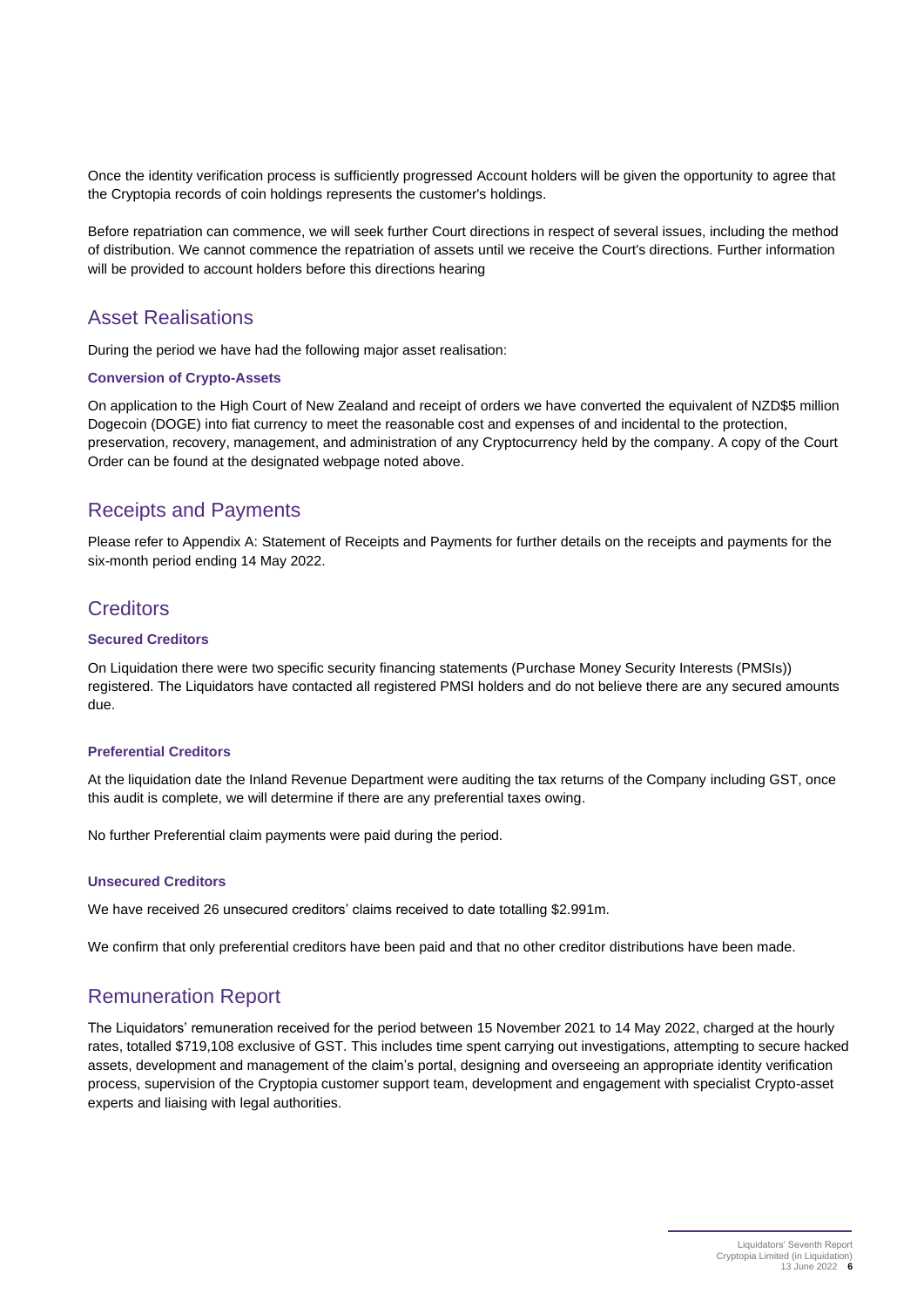All time and expenses incurred and billed in the liquidation are reasonable and necessary.

A detailed breakdown of the Liquidators' remuneration and disbursements for the six-month period is enclosed at Appendix B, including a schedule of the qualifications and experience generally of staff at each level. A schedule of the work undertaken during the six-month reporting period is also summarised in Appendix B.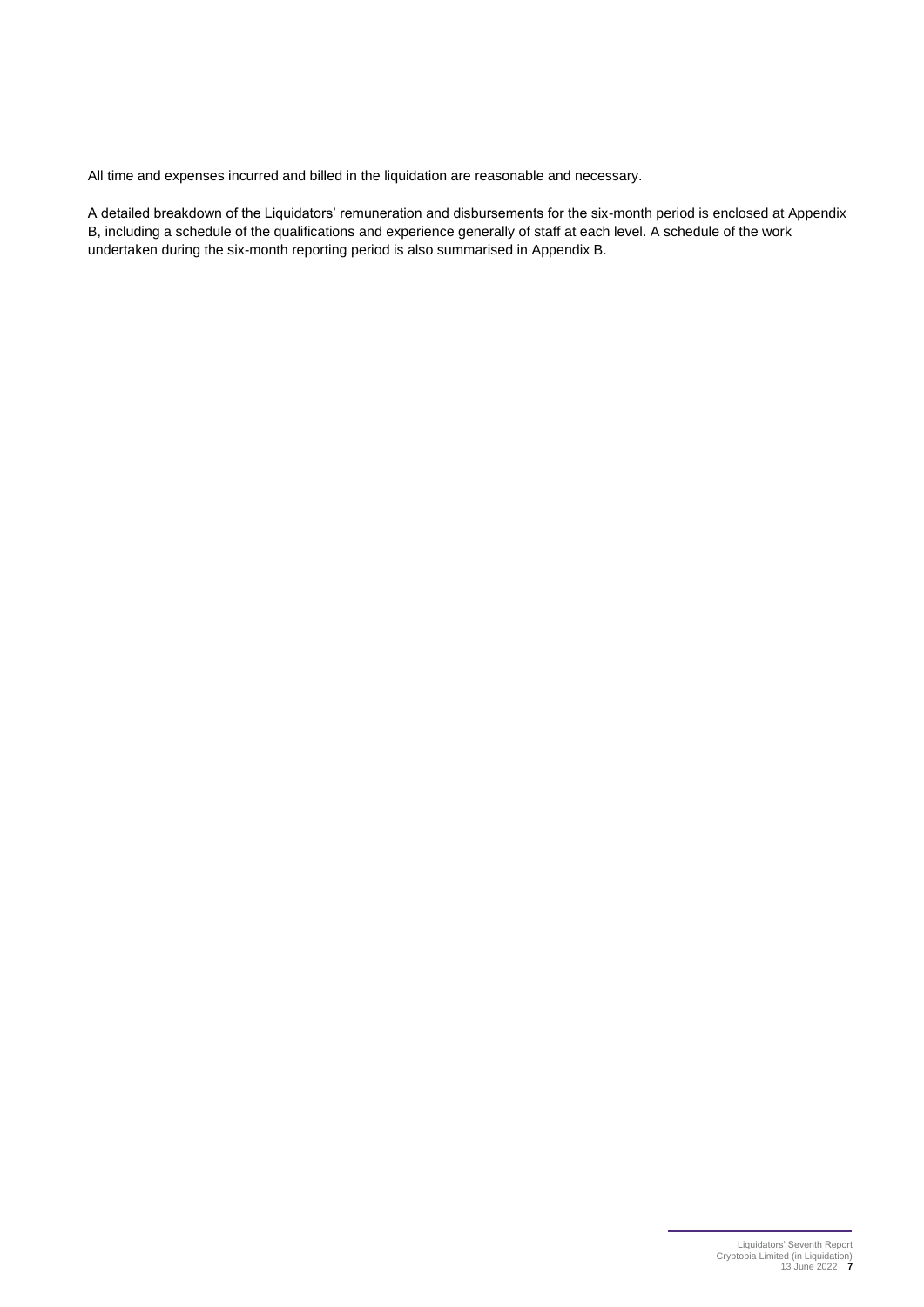# <span id="page-8-0"></span>Remaining Matters

At this stage it is not practicable to estimate a completion date for the Liquidation.

Should you have any queries in relation to any matter raised in this report then please do not hesitate to contact Tom Aspin a[t Cryptopia@nz.gt.com.](mailto:Cryptopia@nz.gt.com)

Dated: 13 June 2022

David Ruscoe Liquidator Cryptopia Limited (in Liquidation)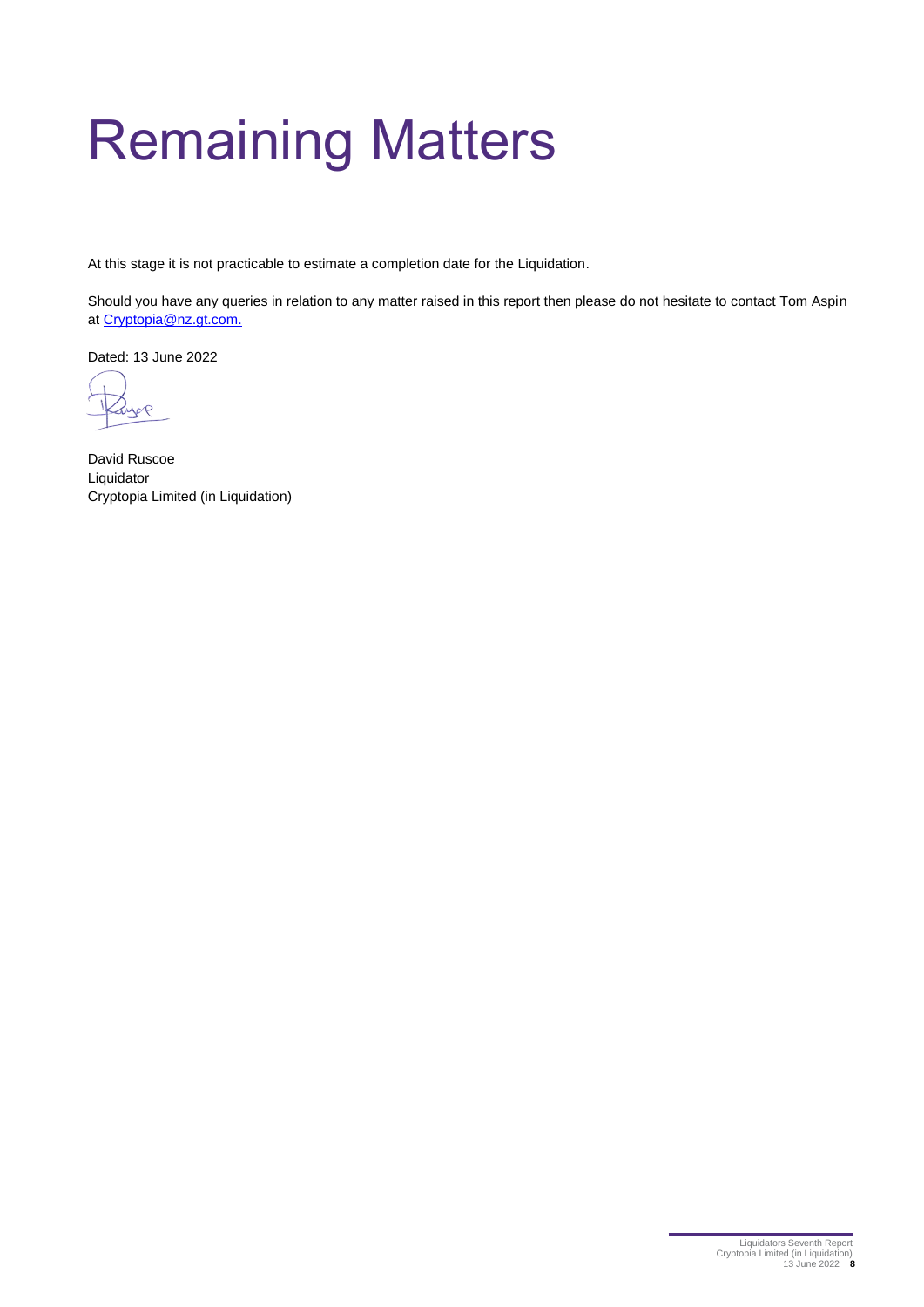# <span id="page-9-0"></span>Appendix A – Receipts and Payments

| <b>Receipts and Payments</b>           | 15 November 2021 to 14 May 2022<br>$($)$ | <b>Total</b><br>$($)$ |  |
|----------------------------------------|------------------------------------------|-----------------------|--|
| Opening funds on Hand                  | 2,187,506                                | 0                     |  |
| <b>Receipts</b>                        |                                          |                       |  |
| Funds on hand at date of Liquidation   |                                          | 1,065,426             |  |
| Crypto-Assets converted to Fiat        | 4,796,860                                | 14,328,852            |  |
| <b>Court Settlement</b>                |                                          | 50,000                |  |
| <b>Funds Recovered</b>                 |                                          | 5,022,935             |  |
| Interest Income                        |                                          | 58,975                |  |
| Sale of Assets                         |                                          | 241,142               |  |
| <b>GST Refunds received</b>            | 182,775                                  | 1,367,024             |  |
| <b>GST on Receipts</b>                 |                                          | 23,931                |  |
| <b>Total Receipts</b>                  | 4,979,635                                | 22,158,286            |  |
|                                        |                                          |                       |  |
| <b>Payments</b>                        |                                          |                       |  |
| Asset sale costs                       |                                          | 86,067                |  |
| <b>Claims Portal</b>                   | 801,556                                  | 2,569,419             |  |
| <b>Computer Costs</b>                  | 24,268                                   | 319,438               |  |
| Consulting & Accounting                |                                          | 7,751                 |  |
| Distribution to Preferential Creditors |                                          | 312,992               |  |
| <b>Employee Costs</b>                  | 484,134                                  | 3,465,179             |  |
| <b>General Expenses</b>                | 6,362                                    | 47,769                |  |
| Insurance                              | 10,161                                   | 41,627                |  |
| Legal expenses                         | 429,541                                  | 3,131,223             |  |
| Light, Power, Heating                  | 7,524                                    | 54,963                |  |
| <b>Liquidators Fees</b>                | 719,108                                  | 5,063,848             |  |
| <b>Relocation Costs</b>                |                                          | 13,090                |  |
| Rent                                   | 50,000                                   | 393,123               |  |
| <b>Security Expenses</b>               |                                          | 47,008                |  |
| <b>Server Hosting Fees</b>             | 3,210                                    | 662,027               |  |
| Telephone & Internet                   | 4,255                                    | 43,884                |  |
| <b>GST on Expenses</b>                 | 175,114                                  | 1,446,971             |  |
| <b>Total Payments</b>                  | \$2,715,232                              | \$17,706,376          |  |
|                                        |                                          |                       |  |
| Net Receipts/Payments for the period   | \$2,264,403                              | \$4,451,910           |  |
| <b>Closing funds on hand</b>           | 4,451,910                                | 4,451,910             |  |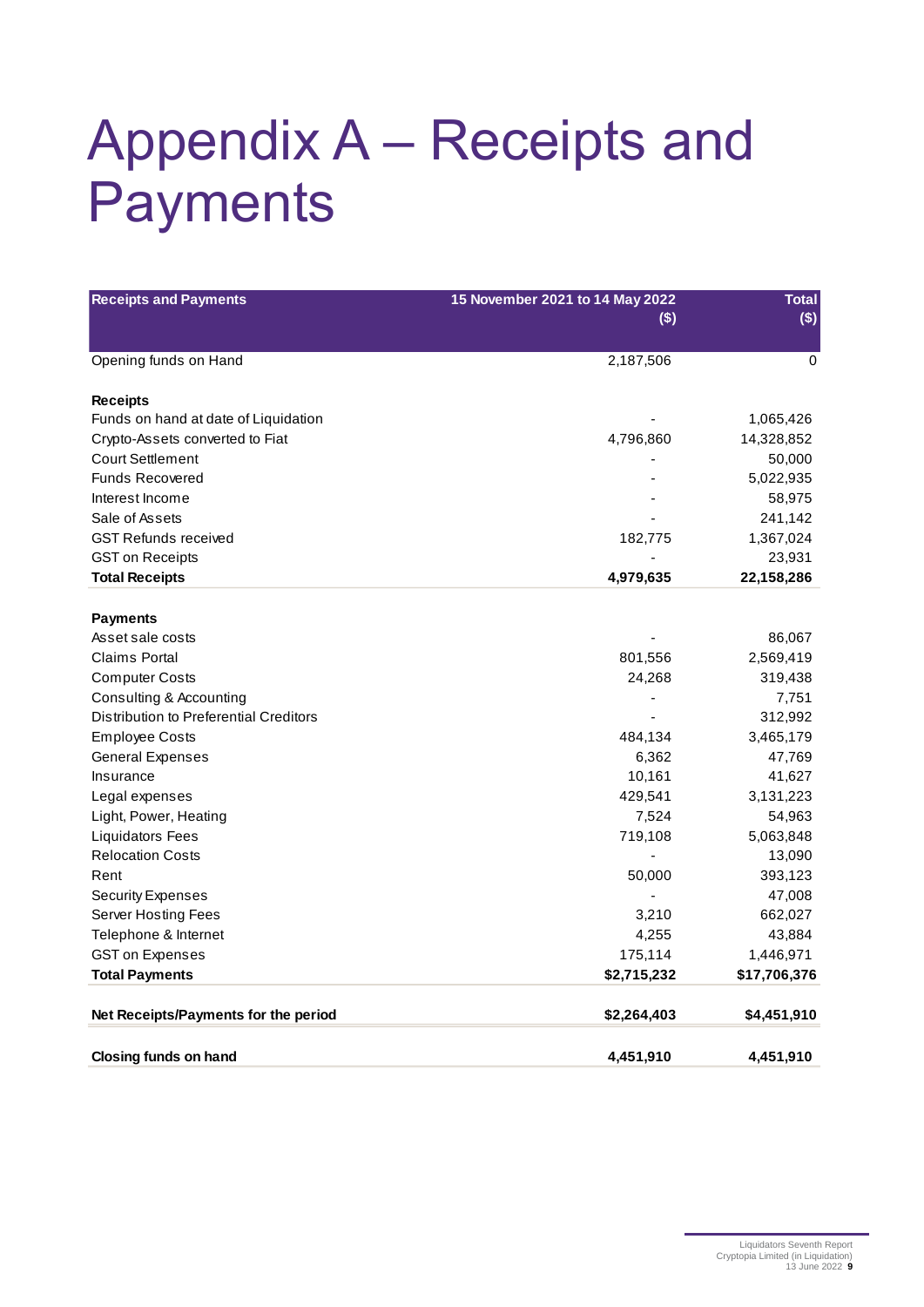# <span id="page-10-0"></span>Appendix B – Remuneration Report

# Section 1: Initial Advice to Creditors

# Explanation of Hourly Rates

The rates for our remuneration calculation are set out in the following table together with a general guide showing the qualifications and experience of staff engaged in the Liquidation and the role they take. The hourly rates charged encompass the total cost of providing professional services and should not be compared to an hourly wage.

| <b>Title</b>                                      | Description of title                                                                                                                                                                                                                                                                                                     | Hourly rate<br>(Exc. GST)<br>(State) |
|---------------------------------------------------|--------------------------------------------------------------------------------------------------------------------------------------------------------------------------------------------------------------------------------------------------------------------------------------------------------------------------|--------------------------------------|
| Partner                                           | Accredited Insolvency Practitioner. Partner bringing specialist skills to Liquidations and<br>Insolvency matters. Controlling all matters relating to the assignment.                                                                                                                                                    | \$650                                |
| <b>IT Specialist/Specialist</b><br><b>Partner</b> | Specialist IT Practitioner bringing specialist skills in Cybersecurity, Procurement, vendor<br>selection and other IT related matters. Provide detail reporting around any security<br>vulnerabilities.                                                                                                                  | \$200-\$450                          |
| <b>Cybersecurity Specialist</b><br><b>Staff</b>   | Specialist Claims Portal staff brings project management and governance for the design<br>and integration of the claims process.                                                                                                                                                                                         | \$415-\$725                          |
| <b>AML Specialist Staff</b>                       | Specialist AML practitioner bringing specialist skills in designing and implementation of a<br>know your customer process to support the claims process.                                                                                                                                                                 | \$90-\$725                           |
| <b>Associate Director</b>                         | Qualified accountant and may be a Registered Insolvency Practitioner. Minimum 7/8+<br>years' experience. Highly advanced technical and commercial skills. Planning and control<br>of all Liquidation and Insolvency tasks. Controlling substantial matters relating to the<br>assignment and reporting to the appointee. | \$325-\$450                          |
| <b>IT Director</b>                                | IT specialist. Required to assist Liquidators with the day to day running operation of the<br>Cryptopia and cybersecurity.                                                                                                                                                                                               | \$450                                |
| <b>Manager/Senior Manager</b>                     | Typically Qualified. 5-8 years' experience. Well developed technical and commercial<br>skills. Planning and control of Liquidation and Insolvency tasks with the assistance of the<br>appointee.                                                                                                                         | \$370-\$410                          |
| <b>Assistant Manager</b>                          | Typically Qualified. 4+ years' experience. Co-ordinates planning and control of small to<br>medium Liquidations and Insolvency tasks. Conducts certain aspects of larger<br>Liquidations.                                                                                                                                | \$275                                |
| Analyst                                           | Typically undertaking Qualifications. Up to 3 years' experience. Required to conduct the<br>fieldwork on smaller Liquidations and Insolvency tasks and assist with fieldwork on<br>medium to large Liquidations and Insolvency tasks.                                                                                    | \$150-\$250                          |
| <b>Administration Staff</b>                       | Conducts all aspects relating to administering the accounts function and other functions as<br>required.                                                                                                                                                                                                                 | \$125-\$170                          |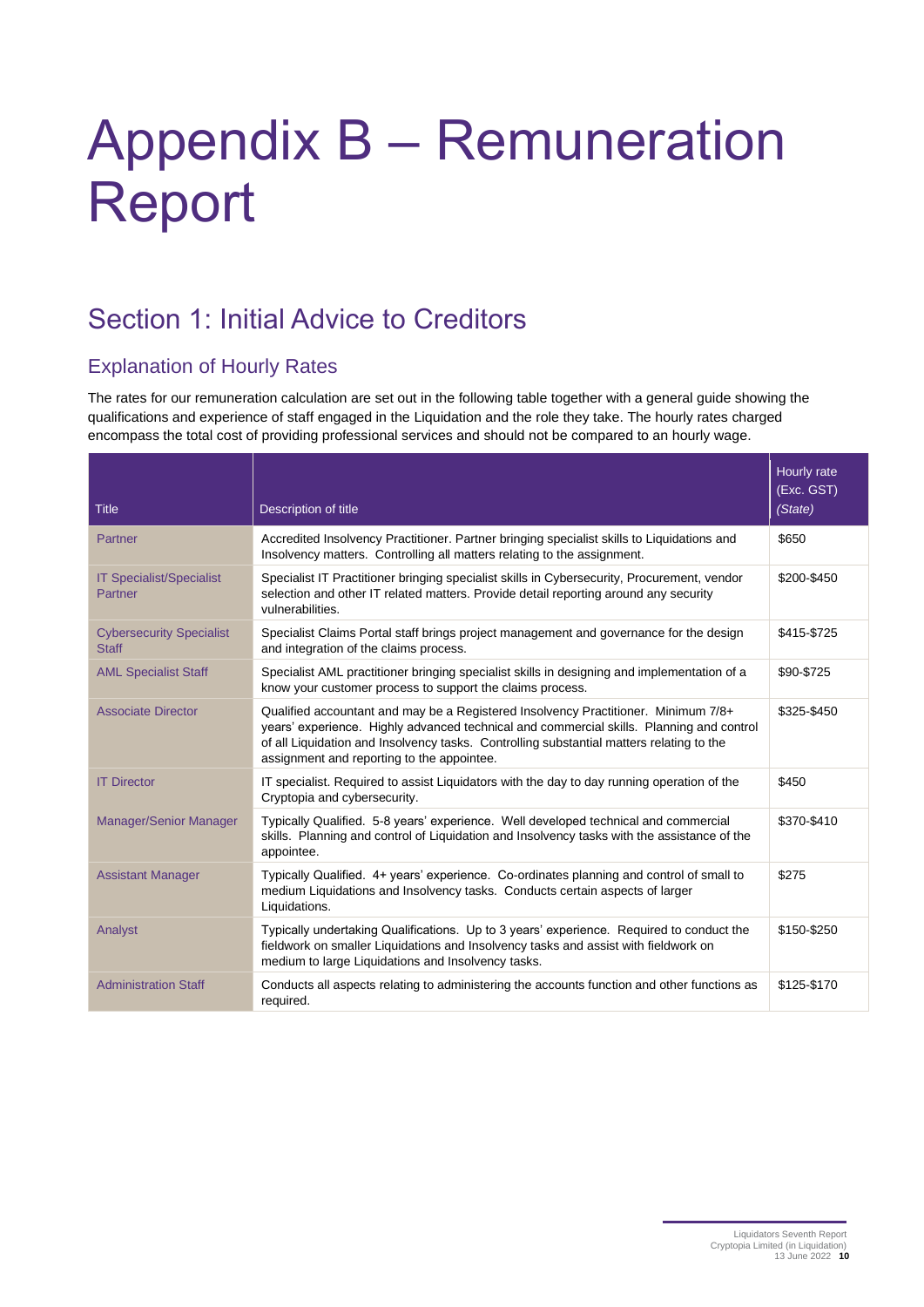# Section 2: Calculation of Remuneration

## Calculation of Remuneration – Time based charges

Charged on an hourly basis and per the hourly rates set out by time and cost charged by key category:

|                                       |                              |                          | Administration/<br><b>Statutory</b> | <b>Asset Realisation</b> |                          |                          | <b>Employees</b>         |                          | <b>Legal matters</b>     | <b>Operations</b> |             |              | <b>Total</b> |
|---------------------------------------|------------------------------|--------------------------|-------------------------------------|--------------------------|--------------------------|--------------------------|--------------------------|--------------------------|--------------------------|-------------------|-------------|--------------|--------------|
|                                       | <b>Hourly</b><br>Rate (\$ph) | <b>Hours</b>             | $Cost($ \$)                         | <b>Hours</b>             | $Cost($ \$)              | <b>Hours</b>             | $Cost($ \$)              | <b>Hours</b>             | $Cost($ \$)              | <b>Hours</b>      | $Cost($ \$) | <b>Hours</b> | $Cost($ \$)  |
| Partner                               | 650                          | 8.5                      | 5,525                               | 7.0                      | 4,550                    |                          | $\sim$                   | 112.3                    | 72,995                   | 139.5             | 90,675      | 267.3        | 173,745      |
| <b>Cybersecurity Specialist Staff</b> | 415-725                      | $\sim$                   |                                     | $\overline{a}$           | $\overline{a}$           |                          | $\overline{a}$           |                          | $\sim$                   | 184.9             | 95,907      | 184.9        | 95,907       |
| <b>AML Specialist Staff</b>           | 90-725                       | $\overline{a}$           |                                     | $\overline{\phantom{0}}$ | $\overline{\phantom{a}}$ |                          | $\overline{a}$           | $\sim$                   | $\overline{a}$           | 92.0              | 18,303      | 92.0         | 18,303       |
| <b>Associate Director</b>             | 325-450                      | $\overline{a}$           |                                     |                          |                          |                          | $\overline{a}$           | $\sim$                   | $\overline{a}$           | 0.5               | 200         | 0.5          | 200          |
| Senior Manager                        | 410                          | $\overline{\phantom{0}}$ |                                     |                          |                          |                          | $\sim$                   | 25.1                     | 10,291                   | 243.0             | 99,675      | 268.1        | 109,966      |
| Manager                               | 370                          | 26.0                     | 9,620                               | 3.5                      | 1,295                    | 5.5                      | 2,035                    | 105.5                    | 39,035                   | 451.5             | 167,255     | 592.0        | 219,240      |
| Analyst                               | 150-250                      | 19.7                     | 4,925                               | . .                      | $\overline{\phantom{a}}$ | $\overline{\phantom{0}}$ | $\overline{\phantom{a}}$ | 4.6                      | 1,150                    | 288.0             | 57,872      | 312.3        | 63,947       |
| <b>Support Staff</b>                  | 125-170                      | 6.0                      | 1,020                               | $\overline{\phantom{0}}$ | $\overline{\phantom{a}}$ |                          | $\overline{\phantom{a}}$ | $\overline{\phantom{a}}$ | $\overline{\phantom{a}}$ | 80.1              | 13,617      | 86.1         | 14,637       |
| <b>Total</b>                          |                              | 60.2                     | 21,090                              | 10.5                     | 5,845                    | 5.5                      | 2,035                    | 247.5                    | 123,471                  | 1,479.5           | 543,504     | 1,803.2      | 695,945      |

### Basis of Disbursement Claim

| <b>Disbursements</b>                            | Total (\$ exc. GST) |
|-------------------------------------------------|---------------------|
| Travel (flights, car rental, accommodation etc) | 9,129               |
| Data Hosting                                    | 10,692              |
| Sundry                                          | 3,342               |
| <b>Total Disbursements</b>                      | 23,163              |
| <b>Total Fees</b>                               | 695,945             |
| <b>Total Liquidators costs</b>                  | 719,108             |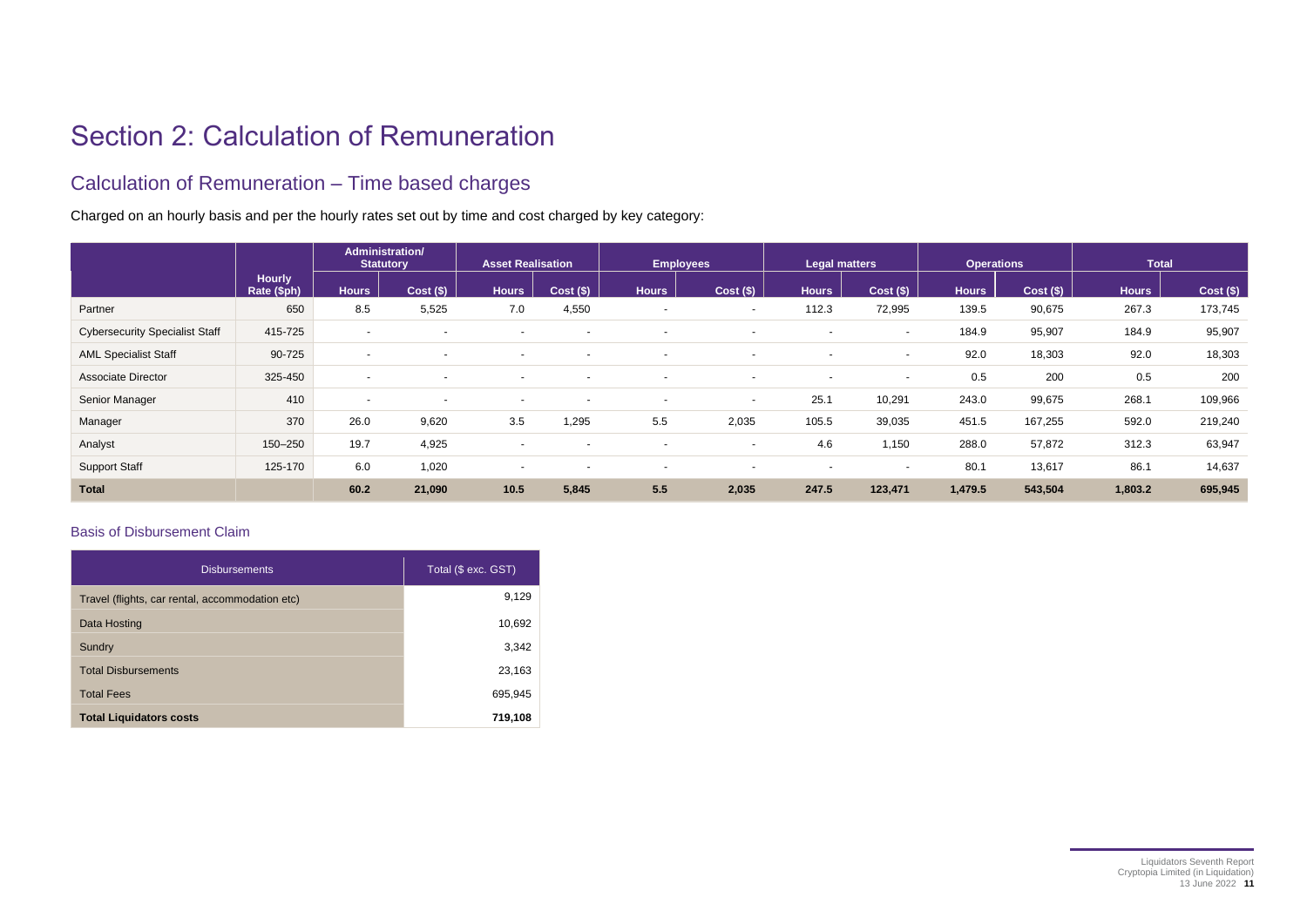# Section 3: Description of Work

Summary of work performed in relation the Liquidators' remuneration for the period 15 November 2021 to 14 May 2022:

| <b>Task Area</b>  | <b>General Description</b>                    | Includes                                                                                                                                                                                                                                                      |
|-------------------|-----------------------------------------------|---------------------------------------------------------------------------------------------------------------------------------------------------------------------------------------------------------------------------------------------------------------|
| <b>Assets</b>     | <b>Debtors</b>                                | Correspondence with debtors<br>$\bullet$<br>Reviewing and assessing debtors ledgers<br>$\bullet$<br>Liaising with debt collectors and solicitors                                                                                                              |
|                   | Sale of Plant and Equipment •                 | Liaising with valuers, auctioneers and interested parties<br>Reviewing asset listings<br><b>Review of Sales</b><br>Liaising with valuers, agents<br>Assistance with Sales process                                                                             |
|                   | Crypto-Assets                                 | Review of company assets<br>$\bullet$<br>Reviewing stock values from Crypto markets<br>$\bullet$<br>Liaising with OTC traders<br>$\bullet$<br>Securing assets into cold storage<br>$\bullet$                                                                  |
|                   | <b>Other Assets</b>                           | Tasks associated with realising other assets<br>$\bullet$                                                                                                                                                                                                     |
|                   | Leasing                                       | Reviewing leasing documents<br>$\bullet$<br>Liaising with owners/lessors<br>$\bullet$<br>Tasks associated with disclaiming leases<br>$\bullet$                                                                                                                |
| <b>Creditors</b>  | <b>Creditor Enquiries</b>                     | Receive and follow up creditor enquiries via telephone and email<br>$\bullet$<br>Maintaining creditor enquiry register<br>$\bullet$<br>Review and prepare correspondence to creditors and their representatives<br>$\bullet$<br>via facsimile, email and post |
|                   | Creditor reports                              | Preparing statutory report, investigation, meeting and general reports to<br>$\bullet$<br>creditors                                                                                                                                                           |
|                   | Dealing with proofs of debt                   | Receipting and filing Proofs of Debt<br>$\bullet$<br>Corresponding with Proofs of Debt<br>$\bullet$                                                                                                                                                           |
| <b>Employees</b>  | <b>Employees enquiry</b>                      | Receive and follow up employee enquiries via telephone and email<br>$\bullet$<br>Maintain employee enquiry register<br>$\bullet$<br>Review and prepare correspondence to creditors and their representatives<br>$\bullet$<br>via facsimile, email and post    |
|                   | Preferential payment                          | Correspondence with employees regarding preferential payment<br>$\bullet$<br>Correspondence with IRD regarding proof of debt<br>$\bullet$<br>Receipting Proofs of Debt<br>Adjudicating Proofs of Debt<br>$\bullet$<br>Ensuring PAYE is remitted to IRD        |
| <b>Operations</b> | Correspondence                                | $\bullet$<br>Communications with government agencies around statutory obligations<br>Various other stakeholder communications<br>$\bullet$                                                                                                                    |
|                   | Document maintenance/file<br>review/checklist | First month, then 6 monthly liquidation review<br>$\bullet$<br>Filing of documents<br>$\bullet$<br>File reviews<br>$\bullet$<br><b>Updating checklists</b><br>$\bullet$                                                                                       |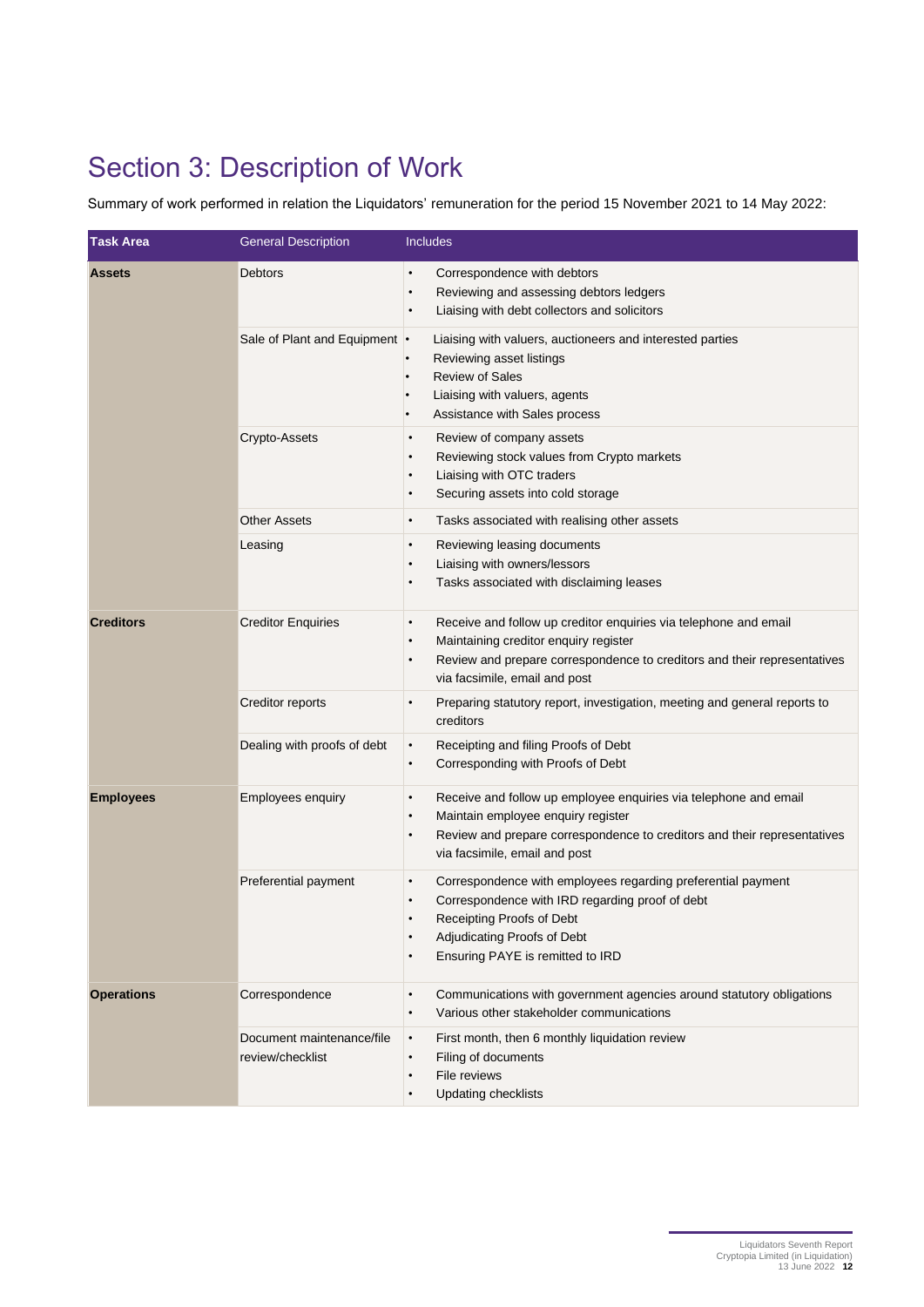|                      | <b>Ongoing Trading</b>                                     | Management of currently employed staff<br>$\bullet$<br>Management of premises including lease property<br>$\bullet$<br>Review of Anti Money laundering obligations and statutory obligations.<br>$\bullet$<br>Ongoing review and monitoring of IT security and record retention.<br>$\bullet$<br>Correspondence with Law Enforcement<br>$\bullet$<br>Preparation of budgets<br>$\bullet$<br>Review of cashflow and its ability to operate the business and meet its<br>$\bullet$<br>commitments in the immediate future.<br>Corresponding with coin devs<br>$\bullet$<br>Continuous valuation of the customer database<br>$\bullet$ |
|----------------------|------------------------------------------------------------|-------------------------------------------------------------------------------------------------------------------------------------------------------------------------------------------------------------------------------------------------------------------------------------------------------------------------------------------------------------------------------------------------------------------------------------------------------------------------------------------------------------------------------------------------------------------------------------------------------------------------------------|
|                      | <b>Claims Portal</b>                                       | Project management of the claim's portal development<br>$\bullet$<br>Liquidator's time for the oversight of the project<br>$\bullet$<br>Option analysis of vendors<br>$\bullet$<br>Identity verification analysis and integration costs<br>$\bullet$<br>Time in relation to the management of identity verification process<br>$\bullet$<br>Specialist software development staff time<br>$\bullet$                                                                                                                                                                                                                                 |
|                      | Bank account administration                                | Requesting bank statements<br>$\bullet$<br>Bank account reconciliations<br>$\bullet$<br>Correspondence with bank regarding specific transfers<br>$\bullet$                                                                                                                                                                                                                                                                                                                                                                                                                                                                          |
|                      | Planning/Review                                            | Discussions regarding status of Liquidation<br>$\bullet$                                                                                                                                                                                                                                                                                                                                                                                                                                                                                                                                                                            |
|                      | Books and records/ storage                                 | Dealing with records in storage<br>$\bullet$<br>Sending job files to storage<br>$\bullet$                                                                                                                                                                                                                                                                                                                                                                                                                                                                                                                                           |
|                      | <b>Administration/Statutory</b> Company office obligations | Filing with Companies Office<br>$\bullet$                                                                                                                                                                                                                                                                                                                                                                                                                                                                                                                                                                                           |
|                      | Insurance                                                  | Identification of potential issues requiring attention of insurance specialists<br>$\bullet$<br>Correspondence with insurers regarding initial and ongoing insurance<br>$\bullet$<br>requirements<br>Reviewing insurance policies<br>$\bullet$<br>Correspondence with previous brokers<br>$\bullet$                                                                                                                                                                                                                                                                                                                                 |
|                      | Report as to Affairs                                       | <b>Directors Questionnaire</b><br>$\bullet$<br>Completion deadlines and extensions<br>$\bullet$<br>Meetings with coin developers<br>$\bullet$<br>Drafting press releases for stakeholders<br>$\bullet$                                                                                                                                                                                                                                                                                                                                                                                                                              |
| Investigations       | Tracing exercise                                           | Using blockchain forensic tools to verify holdings<br>Hack analysis<br>Correspondence with law enforcement around compromised assets<br>$\bullet$                                                                                                                                                                                                                                                                                                                                                                                                                                                                                   |
|                      | Company/Directors duties                                   | Reviewing company solvency and financial reporting<br>$\bullet$<br>Investigating director's duties<br>$\bullet$<br>Review of IT environment and company mailboxes<br>$\bullet$<br>Inspection of service agreements<br>$\bullet$<br>Reviewing conduct of companies for breaches of Companies Act<br>$\bullet$<br>Interviews with Directors and Shareholders<br>$\bullet$                                                                                                                                                                                                                                                             |
| <b>Legal Matters</b> | Cross-border recognition                                   | Chapter 15 bankruptcy recognition in the United States of America<br>$\bullet$<br>Preparation of declarations for inclusion in legal submissions<br>$\bullet$                                                                                                                                                                                                                                                                                                                                                                                                                                                                       |
|                      | Identity verification scoping                              | Initial review of customer database, identity requirements<br>$\bullet$<br>Companies' legal advice around sanctioned countries<br>$\bullet$<br>Crypto specific obligations<br>$\bullet$                                                                                                                                                                                                                                                                                                                                                                                                                                             |
|                      | <b>Legal Requirements</b>                                  | Undertakings by staff for information<br>$\bullet$<br>Court order service preparation and review of communications to account<br>$\bullet$<br>holders and Creditors.                                                                                                                                                                                                                                                                                                                                                                                                                                                                |